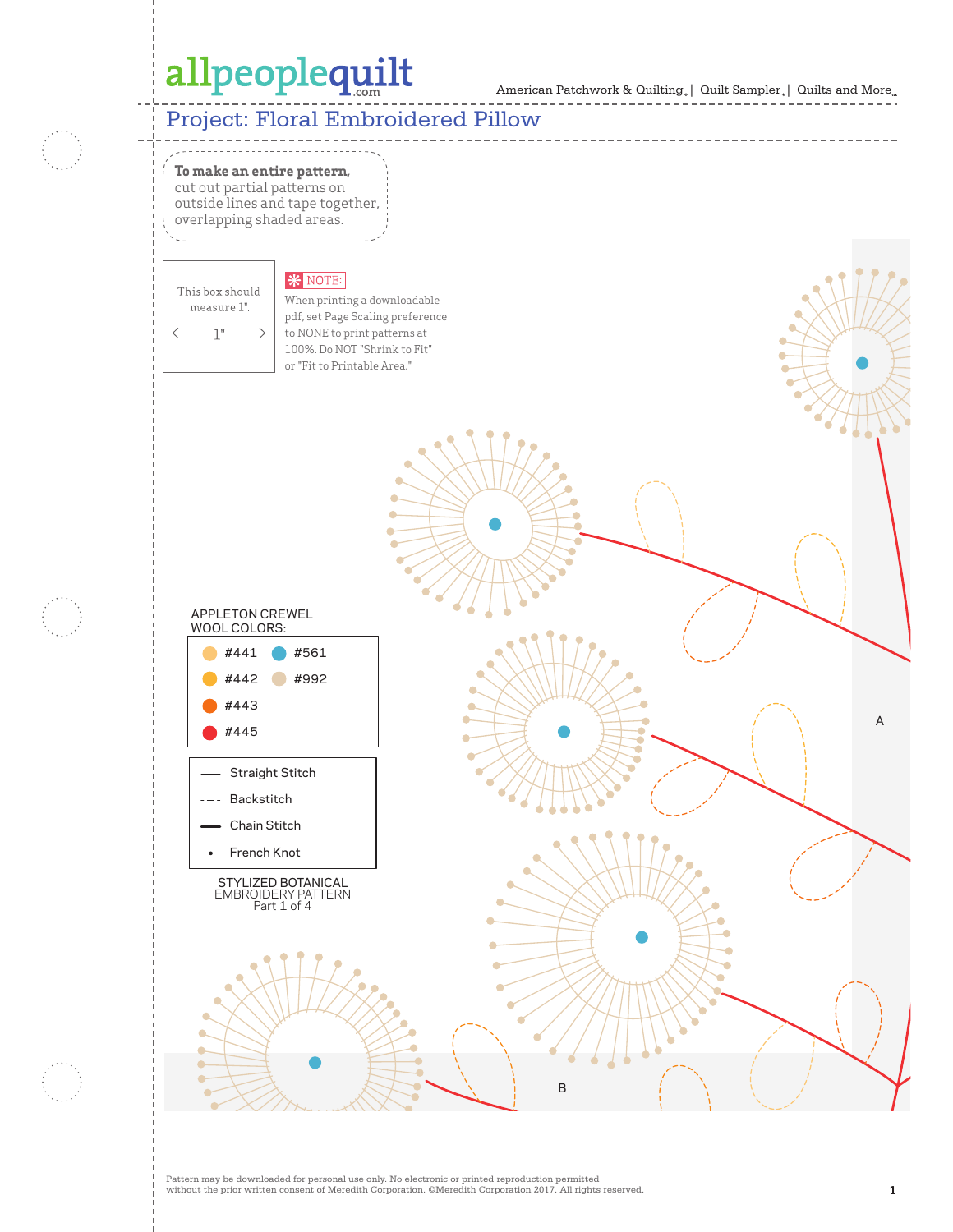American Patchwork & Quilting | Quilt Sampler | Quilts and More **Yourself**

### Project: Floral Embroidered Pillow

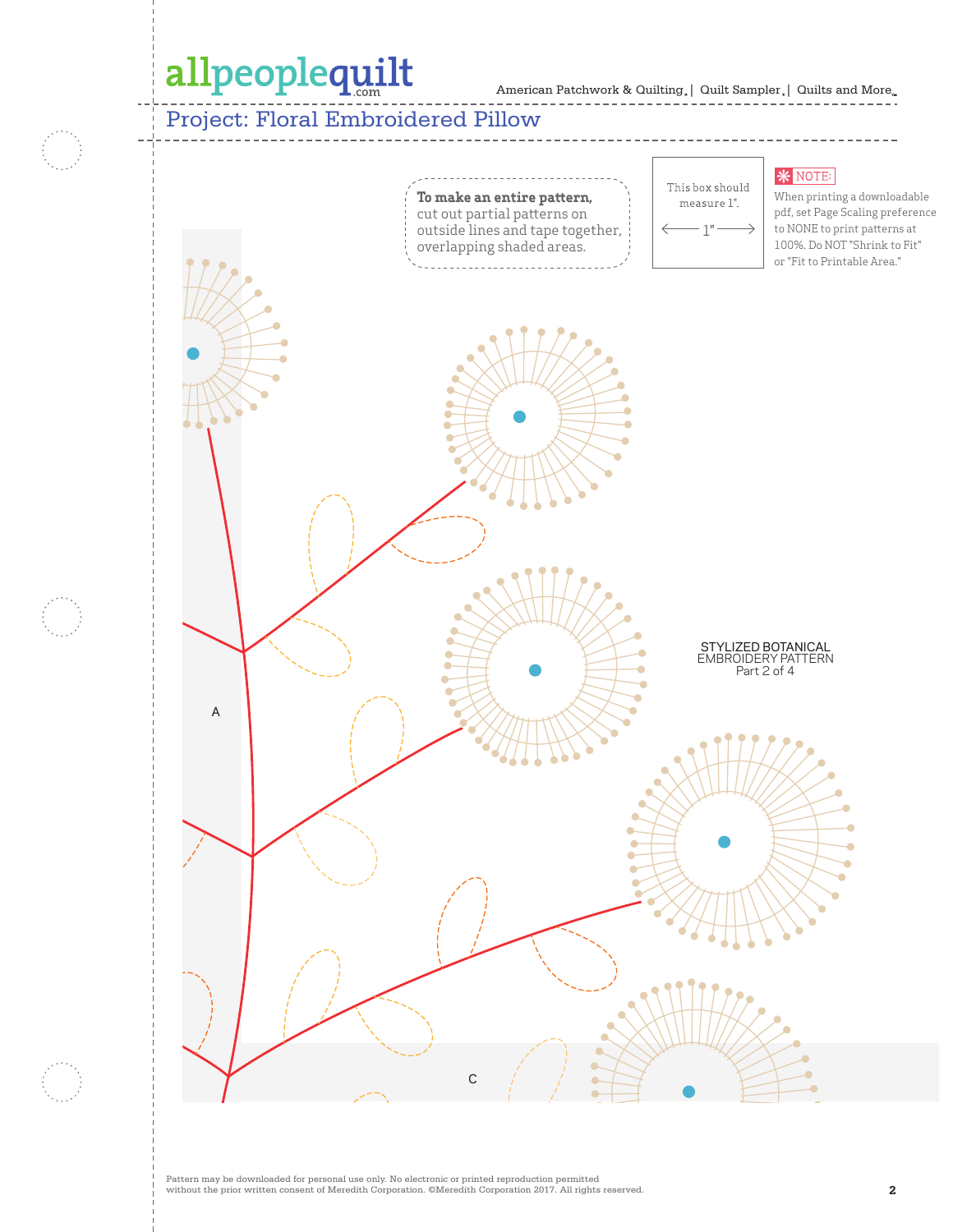American Patchwork & Quilting | Quilt Sampler | Quilts and More *Sampler.* | Quilts and :<br>---------------

Project: Floral Embroidered Pillow



Pattern may be downloaded for personal use only. No electronic or printed reproduction permitted without the prior written consent of Meredith Corporation. ©Meredith Corporation 2017. All rights reserved. **3**